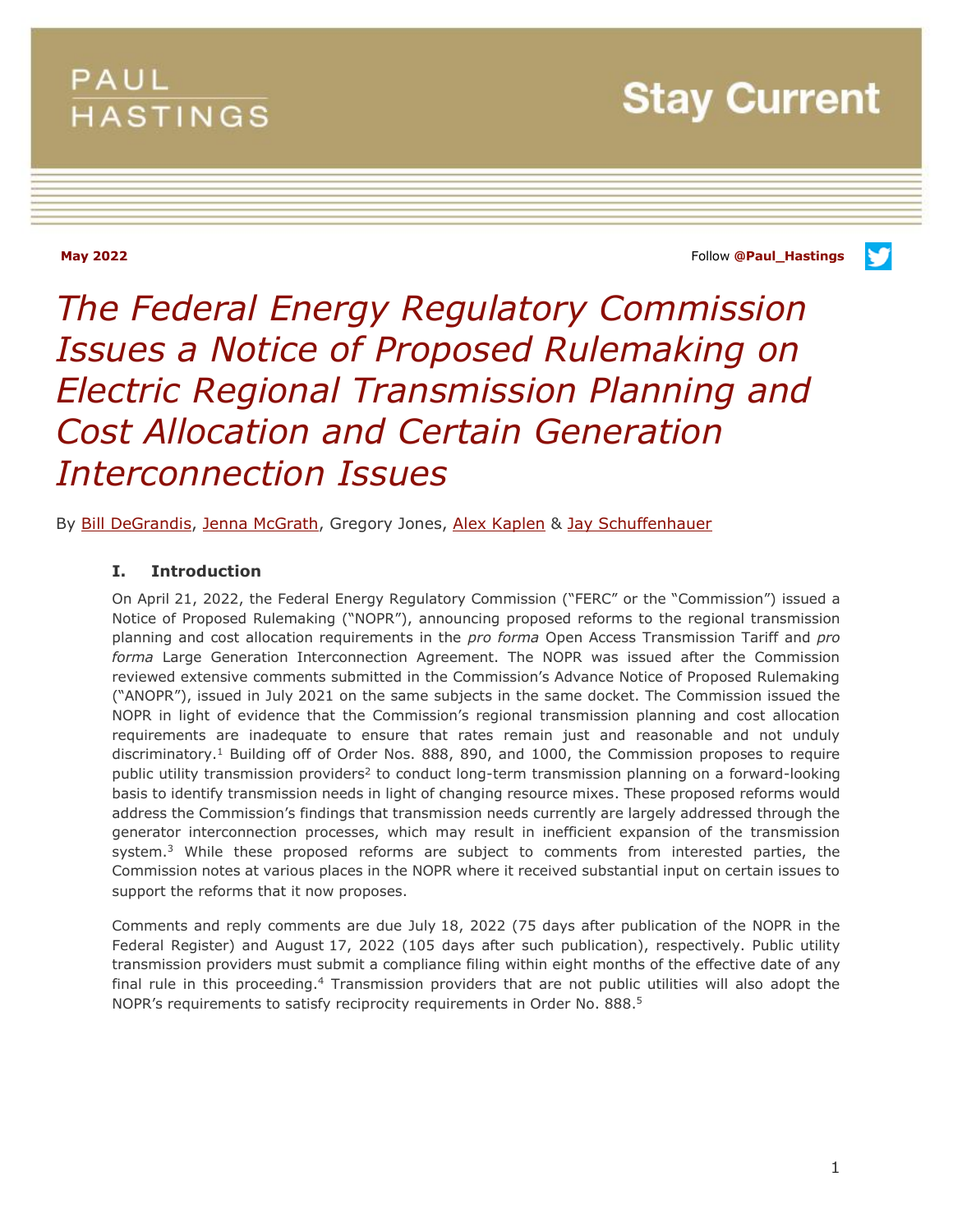## **II. Regional Transmission Planning**

### *A. Long-Term Regional Planning*

#### *1. Background*

Under the existing regional transmission planning process, public utility transmission providers plan their transmission systems to meet reliability, economic, and Public Policy Requirement needs. The reliability and economic needs are identified through planning studies, whereas public utility transmission providers are afforded flexibility in identifying Public Policy Requirement needs.

#### *2. Identification of Transmission Needs*

In the NOPR, FERC expressed concern that existing regional transmission planning fails to consider sufficiently long-term, forward-looking initiatives such as changing resource mix and consumer demand. As a result, FERC noted that current transmission planning has resulted in piecemeal and inefficient development of new transmission facilities.

#### *Development of Long-Term Scenarios for Use in Long-Term Regional Transmission Planning*  $\partial$ .

To remedy this piecemeal approach, FERC proposes to require public utility transmission providers to participate in Long-Term Regional Transmission Planning. Specifically, FERC proposes to require that public utility transmission providers in each transmission planning region comply with the following five requirements:

- 1. Use a transmission planning horizon of at least twenty years into the future to develop Long-Term Regional Transmission Planning Scenarios, which must be updated every three years;
- 2. Incorporate a set of Commission-identified factors into their Long-Term Scenarios;
- 3. Develop a plausible and diverse set of at least four Long-Term Scenarios;
- 4. Use "best available data" in developing Long-Term Scenarios; and
- 5. Consider whether to identify geographic zones with the potential for development of large amounts of new generation.<sup>6</sup>

Notably, public utility transmission providers may continue to rely on their existing regional transmission planning and cost allocation processes to comply with Order No. 1000's reliability and economic requirements. However, FERC *has* proposed to require public utility transmission providers to amend the regional transmission planning processes in their OATTs to "explicitly describe the open and transparent process [they] will use to develop Long-Term Scenarios." 7 In order to satisfy FERC's proposed requirements for Long-Term Scenario planning, public utility transmission providers must incorporate seven prescribed categories of factors.<sup>8</sup>

Public utility transmission providers would need to publish on OASIS a list of the specific factors that fall into each category of factors, as incorporated into their development of Long-Term Scenarios. The inputs for each scenario must also be publicly disclosed in order to give stakeholders the opportunity to understand the scenarios and provide meaningful input.

FERC also offered guidance on how public utility transmission providers could effectively develop Long-Term Scenarios proposed in the NOPR. FERC suggested that providers create a base case, "businessas-usual" scenario, and then create alternative scenarios with different assumptions that are less likely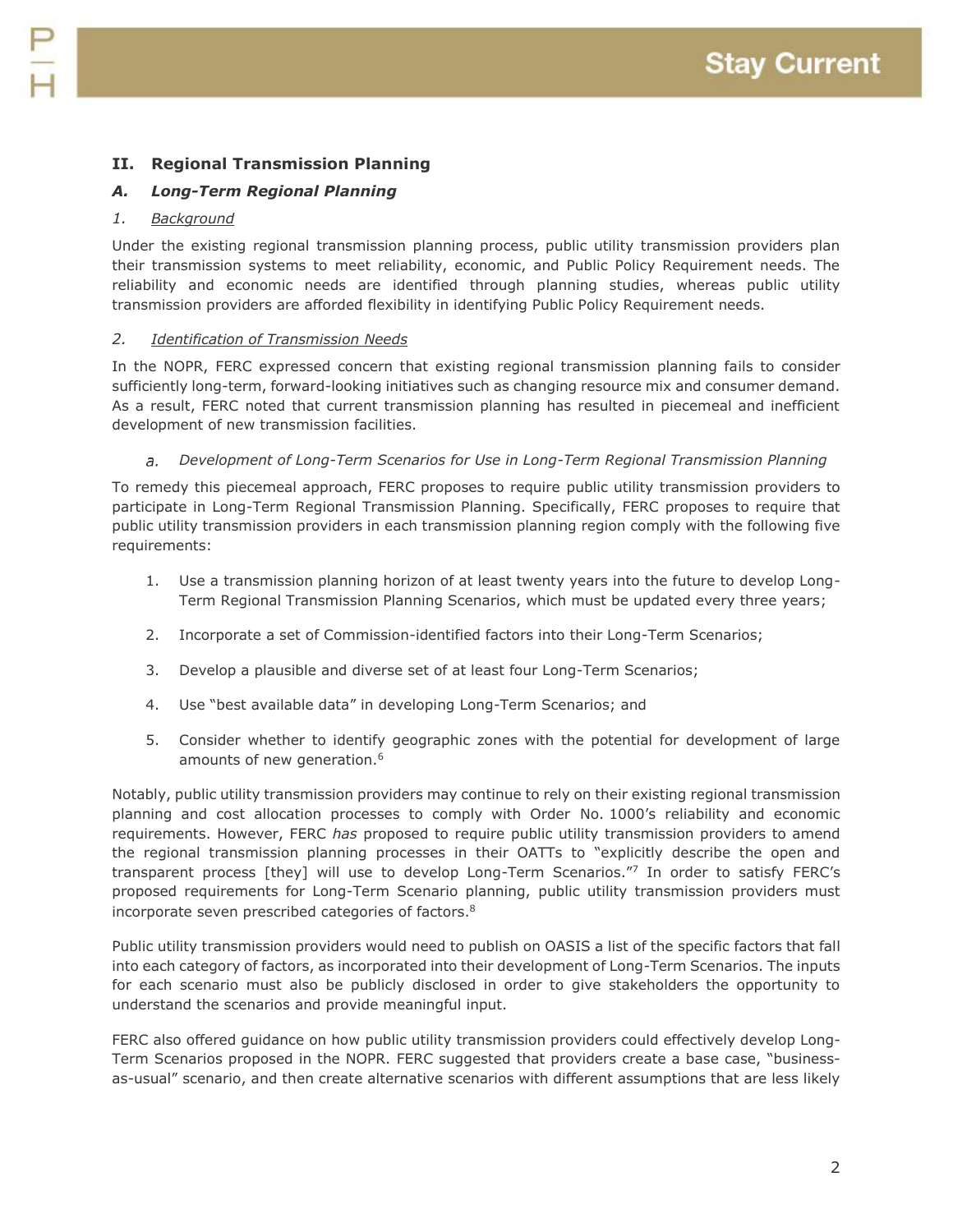to occur.<sup>9</sup> FERC does not propose to require utilities to conduct specific types of scenarios or assess the likelihood of each scenario actually occurring, so long as each scenario is "plausible."<sup>10</sup> At least one of the four scenarios, however, must account for a "high-impact, low-frequency event" such as extreme weather events or cyber-attacks.

The Long-Term Scenarios would need to be updated at least once every three years. In doing so, public utility transmission providers would need to update all data inputs each time they update their Long-Term Scenarios. FERC proposed that these updates must use "best available data inputs," defined as data inputs that are timely, developed using diverse and expert perspectives, adopted via transparent processes, and reflective of the seven factors that must be incorporated into Long-Term Scenarios.<sup>11</sup>

Finally, public utility transmission providers would be required to identify geographic zones with the potential for development of large amounts of new generation. This requirement is intended to assist developers and public utility transmission providers in coordinating their activities to make investments in geographic areas likely to experience large growth. FERC's proposal would require public utility transmission providers to consider whether to (1) identify specific geographic zones within the transmission planning region that have potential for large amounts of new generation; (2) assess generation developers' commercial interest in developing generation within the identified geographic zones; and (3) incorporate designated zones, and the identified commercial interest in each zone, into Long-Term Scenarios.<sup>12</sup> Public utility transmission providers would need to provide a meaningful opportunity for input from federal and state siting authorities in order to better anticipate any development challenges associated with identified high-growth zones.

#### *Evaluation of the Benefits of Regional Transmission Facilities*

Once public utility transmission providers have identified transmission needs through Long-Term Scenarios, the Commission proposes to require providers to evaluate the benefits of their regional transmission facilities over a minimum of a 20-year time horizon.<sup>13</sup> FERC selected a 20-year time period because it strikes a reasonable balance between acknowledging many transmission facilities have useful lives that can exceed 40 years, and recognizing inherent difficulties in predicting system conditions many decades in the future.

Consistent with Order No. 1000, the Commission declined to prescribe any particular definition of "benefits" or "beneficiaries," nor require consideration of specific benefits.<sup>14</sup> However, the Commission did create a list of proposed Long-Term Regional Transmission Benefits that public utility transmission providers may consider in their long-term planning.<sup>15</sup>

FERC proposed to require public utility transmission providers to identify the benefits considered and explain how the benefits are calculated. FERC also observed that many of the transmission planning processes already used by RTOs/ISOs and non-RTO/ISO providers alike incorporate some or all of these benefits into their cost-benefit analyses.

FERC also proposes to afford public utility transmission providers in each region the flexibility to use a portfolio approach in evaluating the facility benefits identified through Long-Term Regional Transmission Planning.<sup>16</sup> In doing so, FERC will not require public utility transmission providers to run separate analyses for each and every facility they own, but instead will allow public utility transmission providers to holistically plan out larger subsets of their transmission systems.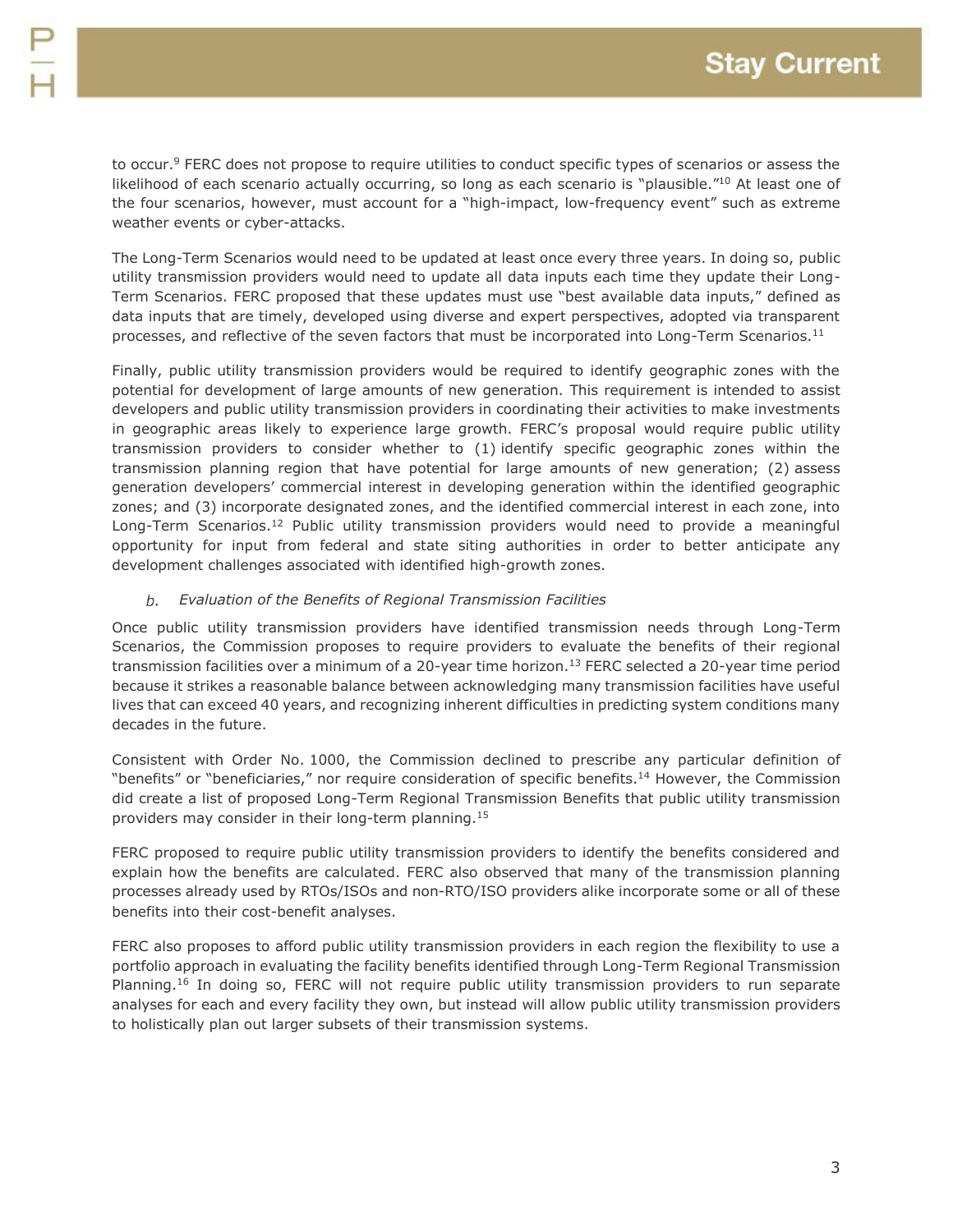#### *Selection of Regional Transmission Facilities* C.

In response to comments regarding whether and how public utility transmission providers should use information developed through long-term scenario planning to identify and select transmission facilities that meet future needs, FERC proposes to require public utility transmission providers to coordinate with relevant state entities in developing transparent and not unduly discriminatory criteria for selecting the projects that will be included in the regional transmission plan. The Commission emphasized the importance of coordination with state entities, because resource mix goals and other policy decisions may vary from state to state, even within a larger overall transmission-planning region.

#### *3. Consideration of New Technology*

The Commission also noted the commercial availability of technologies which could be used in regional planning processes to aid in the identification of more cost effective regional transmission facilities, to help ensure that jurisdictional rates are just and reasonable.<sup>17</sup>

In the NOPR, the Commission proposed to require public utility transmission providers to more fully consider facilities that use dynamic line ratings and advanced power flow control devices in regional transmission planning and cost allocation processes.<sup>18</sup> The Commission identified that the use of these technologies could provide greater production cost benefits under transmission outage scenarios as compared to other facilities that do not utilize those technologies.<sup>19</sup> In all aspects of the regional transmission planning process for near-term regional transmission needs and Long-Term Regional Transmission Planning, public utility transmission providers would evaluate whether incorporating these technologies into existing facilities could meet the same regional transmission needs more efficiently or cost-effectively than other potential facilities and whether incorporating these technologies as part of any regional transmission facility would be more efficient or cost-effective.<sup>20</sup>

The Commission seeks feedback on this proposal. It also seeks comment on whether other technologies should be included and whether non-RTO/ISO transmission planning regions should update their energy management systems to make similar changes.<sup>21</sup>

If adopted, the consideration of facilities that use dynamic line ratings and advanced power flow control devices could improve the operation of transmission facilities and help ensure that jurisdictional rates are just and reasonable through the improved operation of transmission facilities and deferring new transmission investments.

#### *B. Amendments to Order No. 1000*

In Order No. 1000, the Commission eliminated all federal rights of first refusal ("ROFR") for regional transmission facilities selected in a regional transmission plan. In one of the more controversial elements of Order No. 1000, FERC transitioned from permitting RTO Tariffs to contain rights of first refusal by default for incumbent transmission owners to hold exclusive rights to build transmission projects within their own footprints, to the introduction of competition for a large category of projects with regional benefits regardless of the footprint of the project. Order No. 1000 excepted certain "local" and reliabilityfocused projects from the rule, continuing to reserve those for incumbents.

In the NOPR, the Commission referenced that investment trends since Order No. 1000 indicate that the *complete* elimination of the federal ROFR caused perverse investment incentives. Delays and costs related to transmission solicitation processes appeared to have encouraged otherwise uneconomic construction of the "local" classification of facilities to avoid a competitive process. As a result, the Commission observed that "recent investment appears to be concentrated in transmission facilities not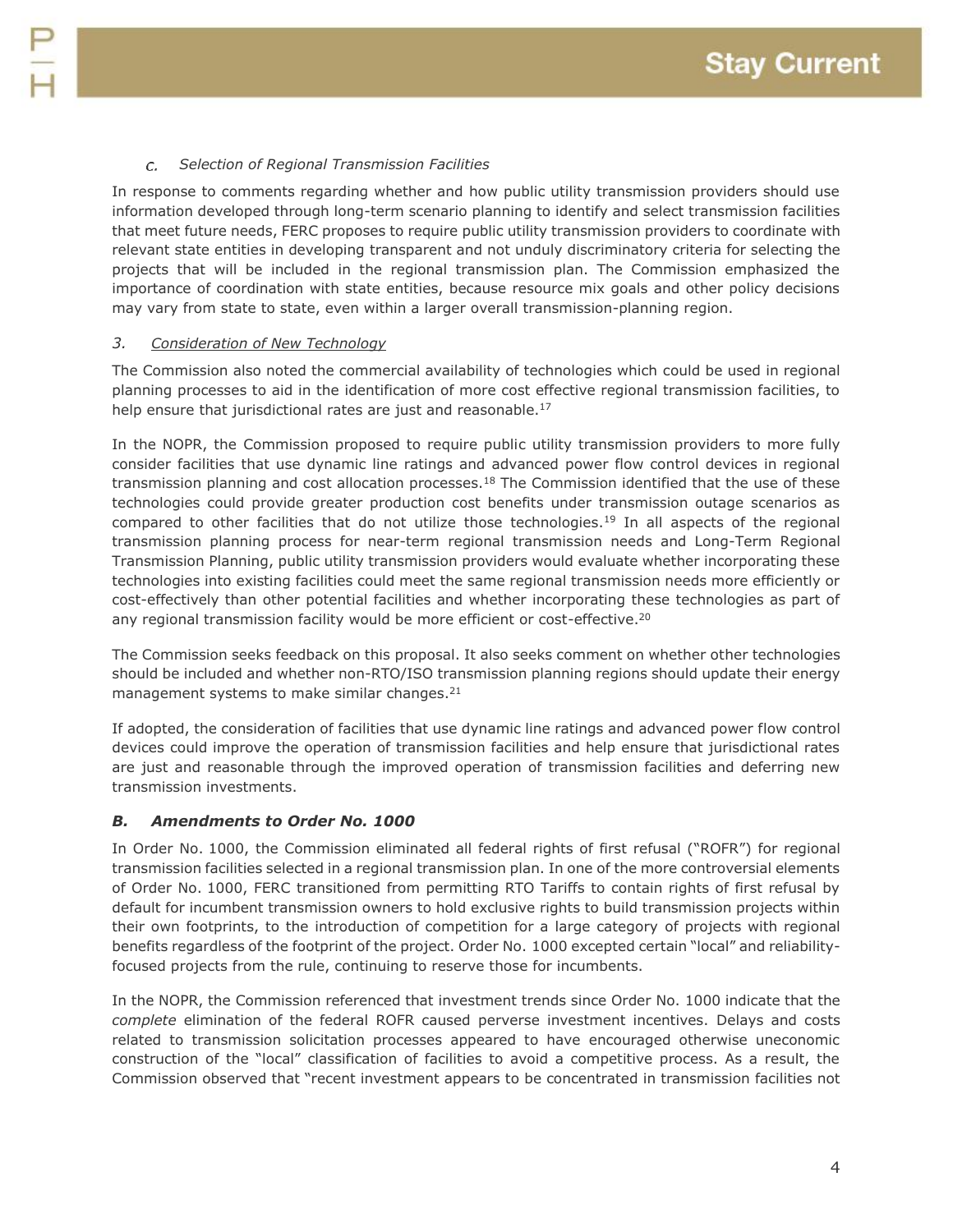subject to [competitive solicitations under] Order No. 1000" as opposed to investment in regional facilities.<sup>22</sup>

FERC referenced commenters' concerns in unveiling a new class of projects that could be subject to federal ROFRs. In what could be seen as offering middle ground between the complete elimination of the federal ROFR in favor of competition, the Commission proposed to allow "conditional" federal ROFR for certain Jointly Owned Transmission Facilities for regional facilities where the incumbent must join with a non-incumbent investment partner in order to exercise its ROFR. Citing examples of successful projects identified by commenters, $23$  FERC proposed that incorporating such a concept in regional transmission plans could decrease financing and siting risks, spread financial risks among multiple parties, and could help ensure timely construction of needed transmission projects. While FERC offered high-level guidelines for its conception of how the process would work, it solicits feedback from industry on eligibility for partners and processes in connection with the proposal.

The proposal's adoption could lead to greater opportunities for entities not affiliated with public utility transmission providers to meaningfully access investment in what is otherwise an industry with very high barriers to entry, and where participation in competitive processes can be risky and costprohibitive. On the other hand, the proposal could lead to a new class of controversies if tariff rules are unclear regarding processes or eligibility criteria.

#### *C. Certain Interconnection Reforms*

Curiously, the Commission dedicated only 22 paragraphs of the 465-paragraph NOPR to discussing generation interconnection. Why would the Commission include a seemingly cursory section on interconnection in a NOPR focused on transmission issues, especially when Chairman Glick announced at the Commission's April 21 public meeting that a NOPR focusing on interconnection issues would likely be forthcoming within a month or so?

The answer lies in part with comments submitted in response to the ANOPR. Some generators at that time pointed out situations where a transmission upgrade was part of the public utility transmission provider's long-term transmission plan, but was not planned to be built until years later. In the meantime, generators often submit an interconnection application that has triggered, according to the public utility transmission provider, the transmission upgrade to be built sooner than planned. Notwithstanding that the transmission project was part of a long-term transmission plan, the generation project triggered the need sooner than scheduled, and the costs of Network Upgrades would be allocated solely to the generator. If the upgrade been built per the public utility transmission provider's plan, the costs would have been socialized. The Commission noted that such accelerated Network Upgrades were frequently costly. In many cases, the generators backed out of their generation project and entirely withdrew from the queue, in large part due to being directly assigned the costs of an expensive Network Upgrade. The Commission realized that there is a real need to better coordinate regional transmission planning and cost allocation with generator interconnection processes.

To enhance such coordination, the Commission proposes to require that public utility transmission providers consider, as part of their Long-Term Regional Transmission Planning, regional transmission facilities that address interconnection-related needs identified multiple times in the generator interconnection process, but that have never been constructed due to the withdrawal of the underlying interconnection request(s).<sup>24</sup>

In particular, the Commission proposed to require that public utility transmission providers evaluate regional transmission facilities for selection in the regional transmission plan in order to address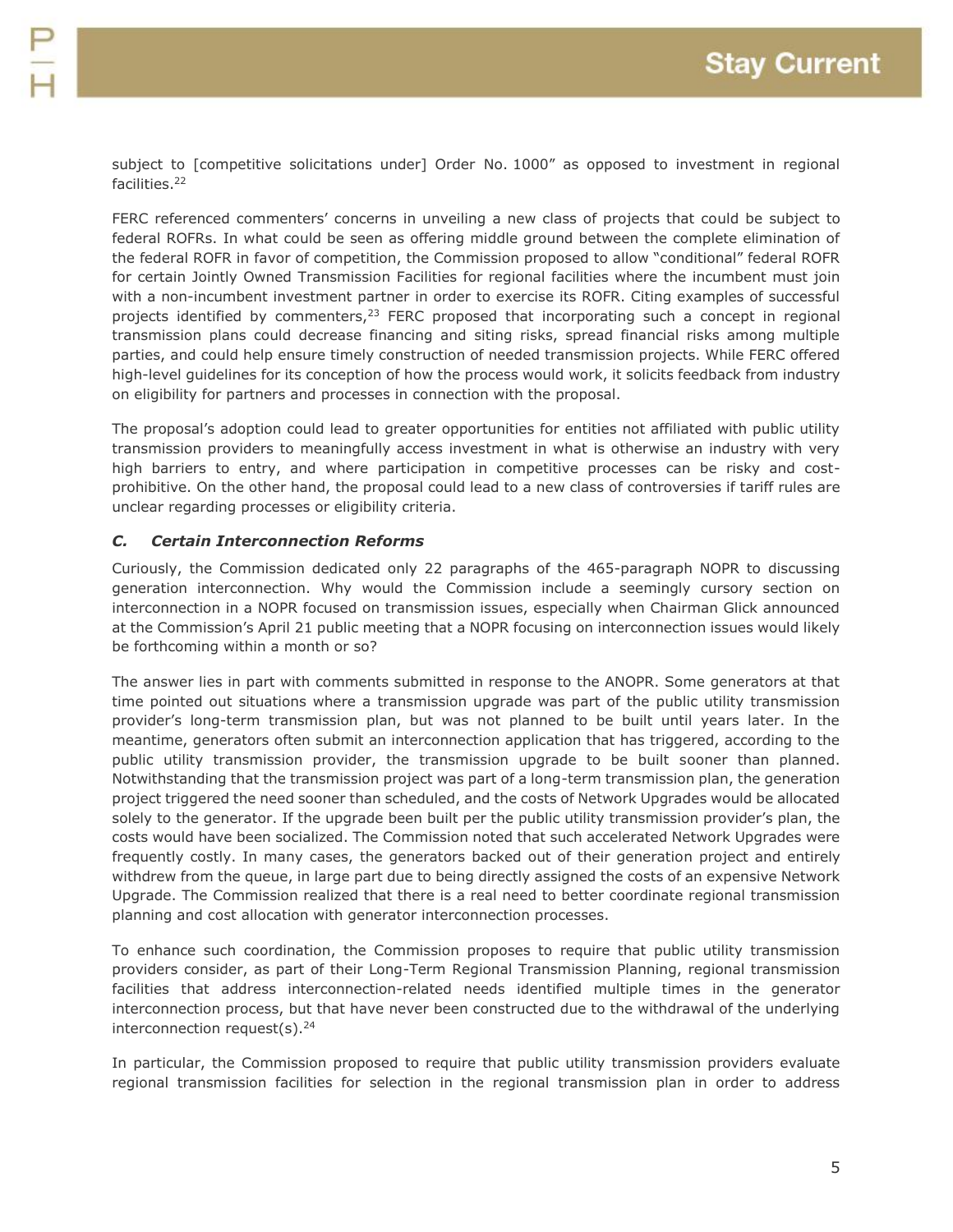interconnection-related needs that have been identified in the generator interconnection process as requiring interconnection-related network upgrades.<sup>25</sup>

Such interconnection needs would need to be included in the Long-Term Regional Transmission Planning where:

(1) the public utility transmission provider has identified interconnection-related network upgrades in interconnection studies to address those interconnection-related needs in at least two interconnection queue cycles during the preceding five years (beginning at the time of the withdrawal of the first underlying interconnection request); (2) the interconnection-related network upgrade identified to meet those interconnection-related needs has a voltage of at least 200 kV and/or an estimated cost of at least \$30 million; (3) those interconnection-related network upgrades have not been developed and are not currently planned to be developed because the interconnection request(s) driving the need for the upgrade has been withdrawn; and (4) the public utility transmission provider has not identified an interconnection-related network upgrade to address the relevant interconnection-related need in an executed generator interconnection agreement or in a generator interconnection agreement that the interconnection customer requested that the public utility transmission provider file unexecuted with the Commission.<sup>26</sup>

The Commission noted evidence of a sharp growth in both the total costs of interconnection-related network upgrades and the cost of such upgrades relative to generation project costs. Related evidence demonstrates that the average cost of interconnection-related network upgrades is "increasing over time as the transmission system is fully subscribed and demand for interconnection service outpaces transmission investment."<sup>27</sup> In recognition of such evidence of dramatically increased costs of interconnection-related upgrades, the NOPR provides that for the purposes of cost allocation of such facilities selected for inclusion in the regional transmission plan, such inclusion would "provide an avenue to allocate these regional transmission facilities' costs more broadly in recognition of their more widespread benefits (as identified through the regional transmission planning process), helping to ensure that their costs are allocated in a manner that is at least roughly commensurate with the estimated benefits that they provide."<sup>28</sup>

Some generator commenters may well applaud the Commission for tackling this thorny network upgrade/cost allocation issue, but seek a lower voltage level and/or a dollar threshold under \$30 million. Generators also may seek a much stronger statement that costs of network upgrades identified in the regional transmission plan as well as in response to a generator's interconnection request should be totally socialized, and not directly allocated in part to the generator. Public utility transmission Provider commenters may argue both that the voltage level should be raised much higher (perhaps as high as 345 kV), and that the dollar threshold should be increased as well.

In any event, the Commission's proposal for better coordination of interconnection upgrade processes, regional transmission planning, and cost allocation will not likely result in overnight remedies or immediate breakthroughs where more generators will stay in the queue even though costly network upgrades have been identified. Instead, this is another area where the rules, if adopted, could lead to a softer, long-term landing zone, where there is a much more coordinated review of network upgrade needs in both the generation interconnection and regional transmission planning processes.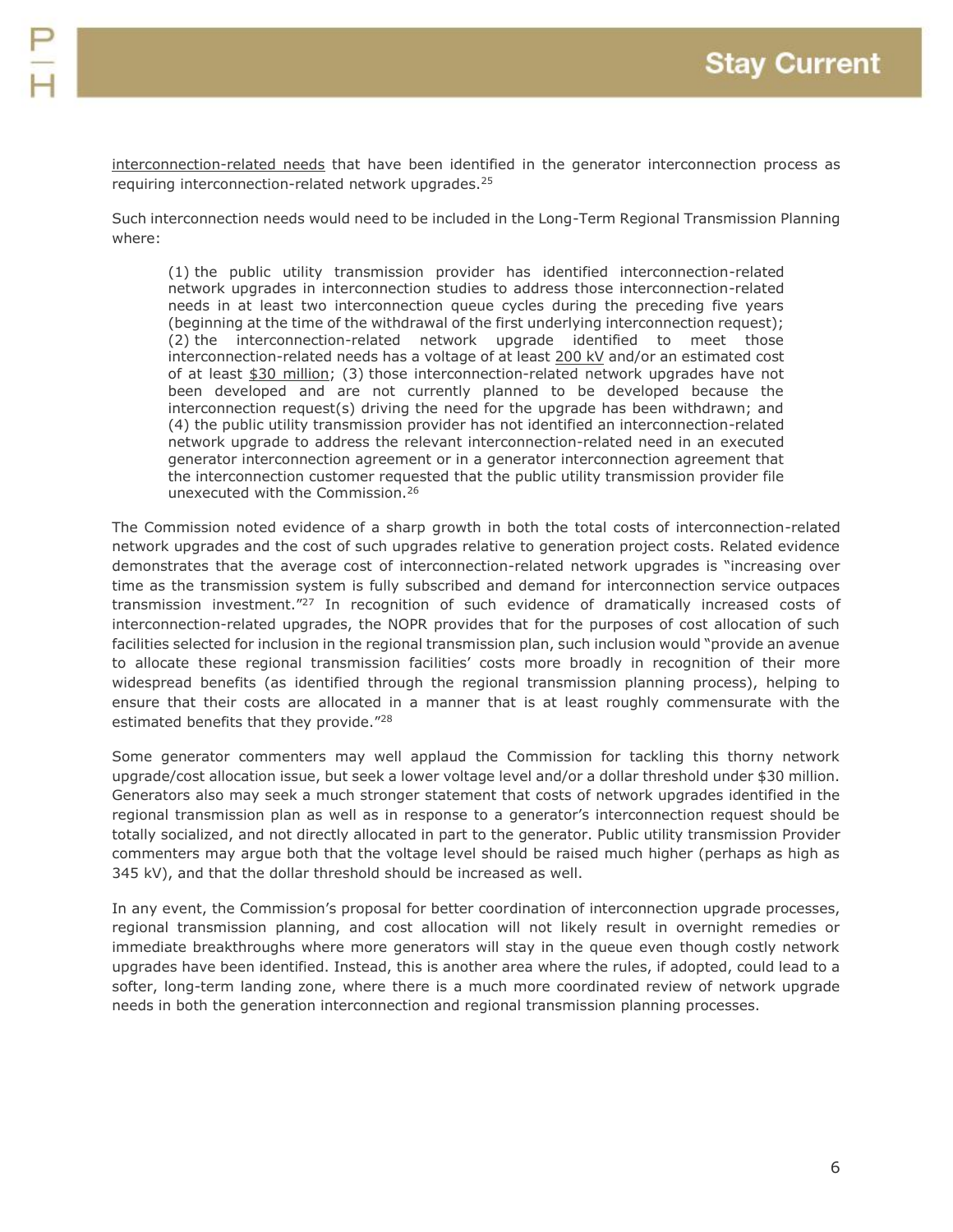#### *D. Enhanced Transparency in Regional Transmission Planning*

Under the current FERC process, the analysis of local transmission plans is limited to a reliability analysis, which provides minimal opportunity for stakeholder review. The Commission considered ANOPR comments lamenting a lack of visibility into the local transmission planning process, which has been the province of incumbent transmission owners and state commissions. In many instances, local transmission facilities are replaced as "in-kind" replacements, and these facilities are not part of the regional transmission process unless the transmission owner sought to have the replacement facility included in the regional transmission process for cost allocation purposes. Some commenters thought the local transmission planning process should be more transparent, as higher voltage transmission facilities that serve regional needs may be more appropriate than just replacing a lower voltage facility that is deemed to serve only a local function. Other commenters wanted the local transmission process to remain the province of the incumbent utility with state commission oversight, "arguing that the Commission should not intervene in retail activities that are subject to state-level regulatory bodies."<sup>29</sup>

The Commission's proposed reform focuses on increasing transparency of the local transmission planning process as part of the regional transmission process, and increasing coordination between the regional and local transmission processes. Each public utility transmission provider would be required to revise its regional plan to include: (i) the criteria, models, and assumptions used in its local transmission planning process, (ii) local transmission needs that it identifies through that process and (iii) the potential local or regional transmission facilities that it will evaluate to address those local transmission needs.<sup>30</sup>

The Commission proposed more prescriptive requirements as part of this greater coordination between local and regional planning. Each public utility transmission provider will need to hold at least three stakeholder meetings and post relevant information to enable stakeholders to submit comments. The three meetings are designated as the: (i) Assumptions meeting—review of the criteria, assumptions and models related to each public utility transmission provider's local planning; (ii) Needs meeting—review of reliability criteria violations and local transmission planning drivers (to be held fewer than 25 days after the Assumptions meeting); and (iii) Solutions meeting—review the range of potential solutions to address reliability criteria violations and transmission needs.<sup>31</sup>

To address the concern over automatic in-kind replacement of local transmission facilities without sufficient input on regional facility options, the Commission proposes to require that public utility transmission providers in each transmission planning region evaluate whether facilities operating at or above 230 kV that an individual public utility transmission provider anticipates replacing during the next 10 years can be "right sized" "to more efficiently or cost-effectively address regional transmission needs identified in Long-Term Regional Transmission Planning."<sup>32</sup> Right sizing could include increasing the facility's voltage level, adding circuits to the towers, or incorporating advanced technologies.

These proposals will likely elicit significant comments, both with regard to a concern by some that the local transmission planning process may be delayed or unnecessarily modified, and with regard to the proposed 230 kV voltage level and the proposed 10-year period.

#### **III. Regional Transmission Cost Allocation**

#### *A. Reform to Cost Allocation Methods*

In Order No. 1000, FERC established requirements for cost allocation of new transmission facilities selected in regional transmission plans and established six cost allocation principles that must be met.<sup>33</sup> Together, these six principles were intended to ensure that the costs of new transmission facilities would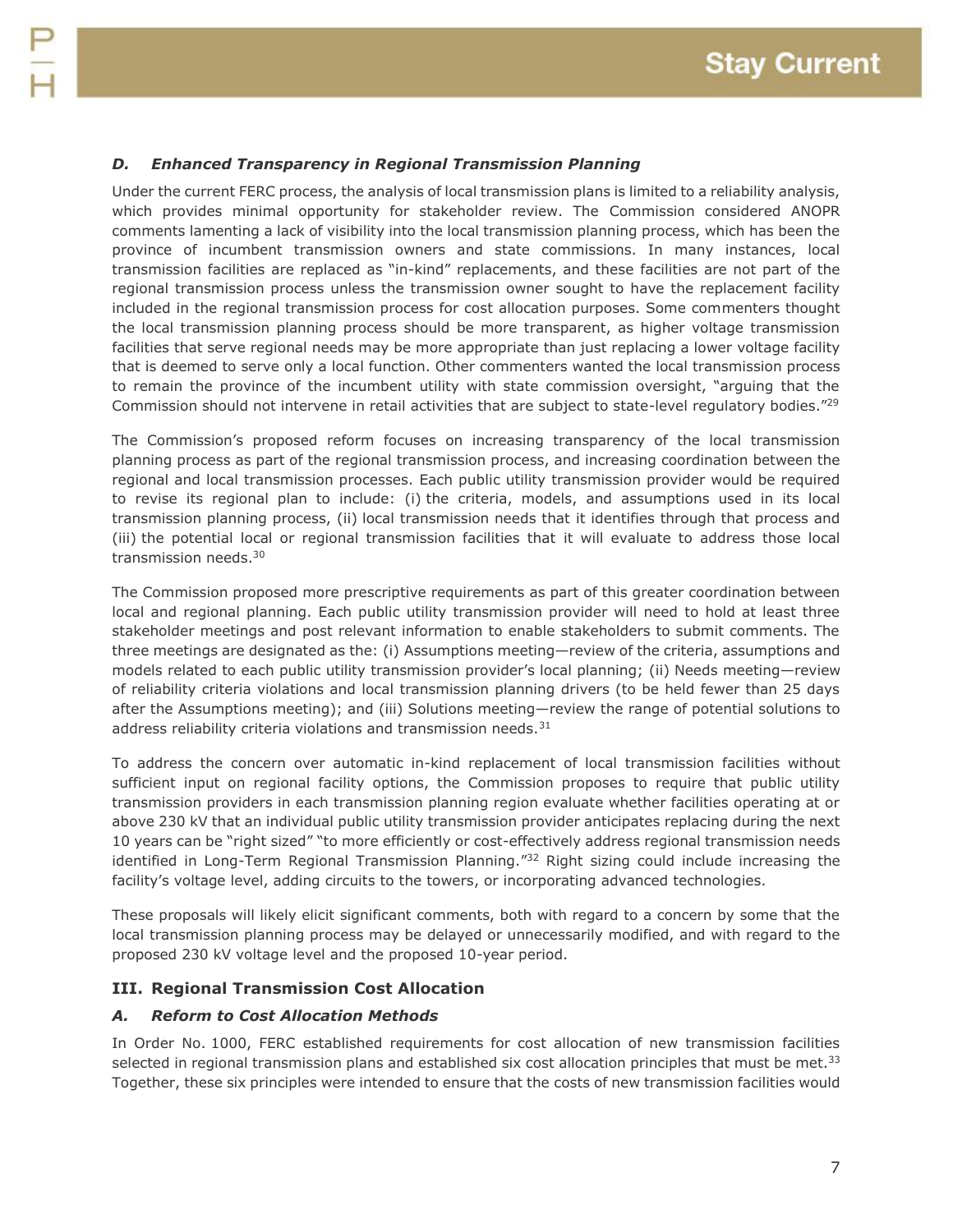be allocated in a manner roughly commensurate with their benefits. FERC did not require adoption of a universal or comprehensive definition of "benefits," instead permitting regional flexibility.

In the NOPR, the Commission recognizes the ongoing challenges in finding a fair cost allocation method for regional transmission facilities, especially in planning regions encompassing several states.<sup>34</sup> Given the increased complexity of long-term transmission planning, the Commission proposes to deviate from Order No. 1000 by providing state regulators with a formal opportunity to develop cost allocation methods.<sup>35</sup> The Commission justifies its concession to state agencies by pointing out that states can (and do) use their siting authority to block projects they view as inconsistent with their ratepayers' interests. The Commission claims its proposal may increase the likelihood that facilities are sited and ultimately developed with fewer costly delays.<sup>36</sup> In doing so, the Commission made efforts to show "broad agreement on the importance of states' role in cost allocation."<sup>37</sup> The Commission also recognized support for adoption of a wider set of benefits used to evaluate projects.<sup>38</sup>

Three broad sets of changes are proposed, as outlined below:

First, the Commission proposes to require cost allocation of Long-Term Regional Transmission Facilities using either (1) a Long-Term Regional Transmission Cost Allocation Method (defined as an *ex ante* approach), (2) a State Agreement Process (defined as an *ex post* approach), or (3) a combination of the two.<sup>39</sup> Under the State Agreement Process, after a Long-Term Regional Transmission Facility is selected, the State Agreement Process would be followed to establish a cost allocation method for that facility.<sup>40</sup> The filing entity must therefore explain the process by which state entities would reach voluntary agreement if using the State Agreement Process.<sup>41</sup> The filing entity must also seek agreement by the relevant state entities on which method to adopt, and if agreement is not reached, the filing entity must explain the good faith efforts made to seek agreement.<sup>42</sup>

Of note, the Commission recognized that the reliance of the State Agreement Process on participant funding raises free ridership concerns, where beneficiaries of a project may defer investment in hopes that others fund the project first.<sup>43</sup> The Commission stated that an *ex ante* cost allocation method is better at ensuring development of more efficient or cost-effective projects.<sup>44</sup> However, the Commission believes that the benefits of greater state involvement outweigh such concerns.<sup>45</sup>

Second, the Commission proposed a requirement to allow states a time period in which to negotiate a cost allocation method for a transmission facility that is different than any *ex ante* regional cost allocation method that would otherwise apply.<sup>46</sup> In other words, even if a State Agreement Process is not adopted, the states will still be given an opportunity to reach agreement on a preferred cost allocation method for specific projects. Such a method, if agreed to unanimously, could then be filed for FERC approval.<sup>47</sup>

Finally, the Commission recognized concerns by commenters that the existing regional transmission planning and cost allocation requirements may undervalue the benefits of long-term transmission facilities. Specifically, the current approach only considers a subset of benefits based on the type of transmission need being studied, which may result in an inaccurate valuation.<sup>48</sup> Thus, the Commission proposes to require creation of a common set of Long-Term Regional Transmission Benefits and to require that each filing utility identify the specific benefits they will use in any *ex ante* cost allocation method.<sup>49</sup>

### *B. CWIP Incentive*

In response to the Energy Policy Act of 2005, FERC issued Order No. 679 to promote capital investment in transmission infrastructure through incentive-based rate treatments. The Commission found that the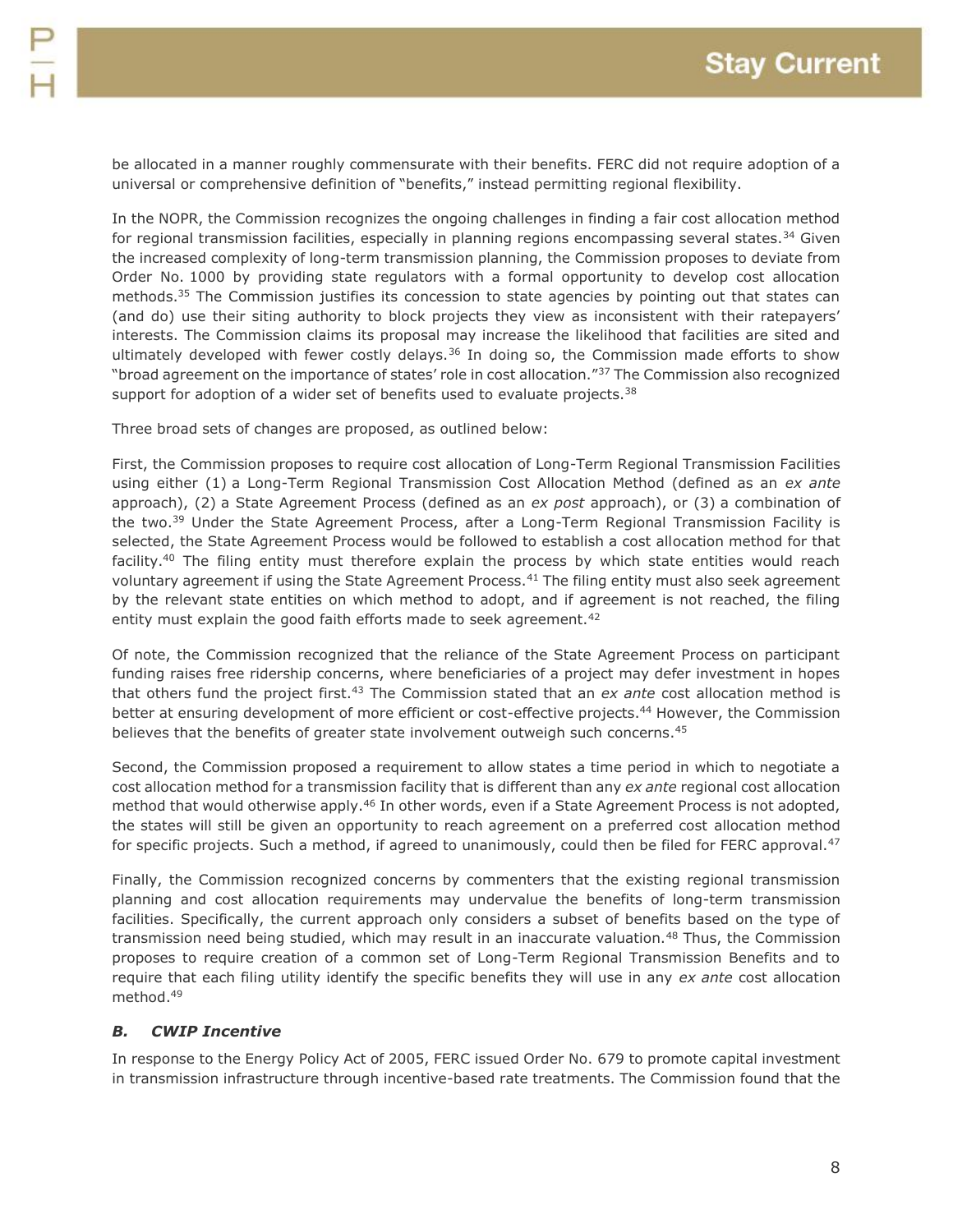long-lead time to construct new transmission facilities created cash flow difficulties that could impede new investment in transmission. Thus, the Commission created an incentive to allow for the recovery of 100% of Construction Work in Progress (CWIP) incentive in rate base, subject to certain conditions and approval in a Section 205 filing. The alternative to the CWIP incentive is to book construction and preconstruction costs to Allowance for Funds Used during Construction (AFUDC), which permits recovery only after the project is in service.

In its NOPR, the Commission preliminarily finds that granting the CWIP incentive for Long-Term Regional Transmission Facilities may "shift too much risk to consumers to the benefit" of transmission developers.<sup>50</sup> Due to the increased uncertainty of long-term projects, the Commission believes the risk is greater that such facilities may not become "used and useful," and proposes to not permit public utility transmission providers to take advantage of the CWIP incentive for Long-Term Regional Transmission Facilities. AFUDC would still be available, however, as the allowable method for rate recovery.

If adopted, the Commission's proposal will lead to lower rates in the short run, as transmission owners will be unable to recover costs for long-term transmission facilities until they are placed in service. Transmission owners who achieve commercial operation, however, will be able to earn a greater return than if they recovered under the CWIP incentive.

### **IV. Interregional Transmission Coordination Procedures**

The Commission considered comments addressing the value and logistics for enhanced interregional transmission coordination, planning, and cost allocation. In noting the continued significant need for interregional transmission coordination to identify cost-efficient solutions in transmission planning, the Commission proposes that public utility transmission providers revise their existing interregional transmission coordination procedures to apply them to the Long-Term Regional Transmission Planning reforms proposed in the NOPR.

Specifically, in implementing the reforms in the NOPR as part of the interregional planning processes, public utility transmission providers would (i) share information regarding the respective transmission needs identified in the Long-Term Transmission Plans and proposed transmission projects, and (ii) identify and evaluate interregional transmission facilities that could more efficiently or costeffectively meet the transmission needs identified through the Long-Term Regional Transmission Planning process. Additionally, the Commission proposes requiring public utility transmission providers in neighboring transmission planning regions to revise their interregional transmission coordination procedures (and regional transmission planning processes as needed) to allow for proposing an interregional transmission facility as a potential solution to transmission needs identified through Long-Term Transmission Planning.

### **V. Conclusion**

The NOPR builds on Order Nos. 888, 890, and 1000 to ensure the significant transmission planning and cost allocation reforms of the past 25 years are reflected in FERC's transmission policies. The NOPR does this through proposed reforms to long-term regional transmission planning, regional transmission cost allocation, and interregional transmission coordination and cost allocation. Industry participants should stay apprised of these important transmission policy developments and can take an active stakeholder role by submitting comments on the proposals outlined by the Commission in the NOPR.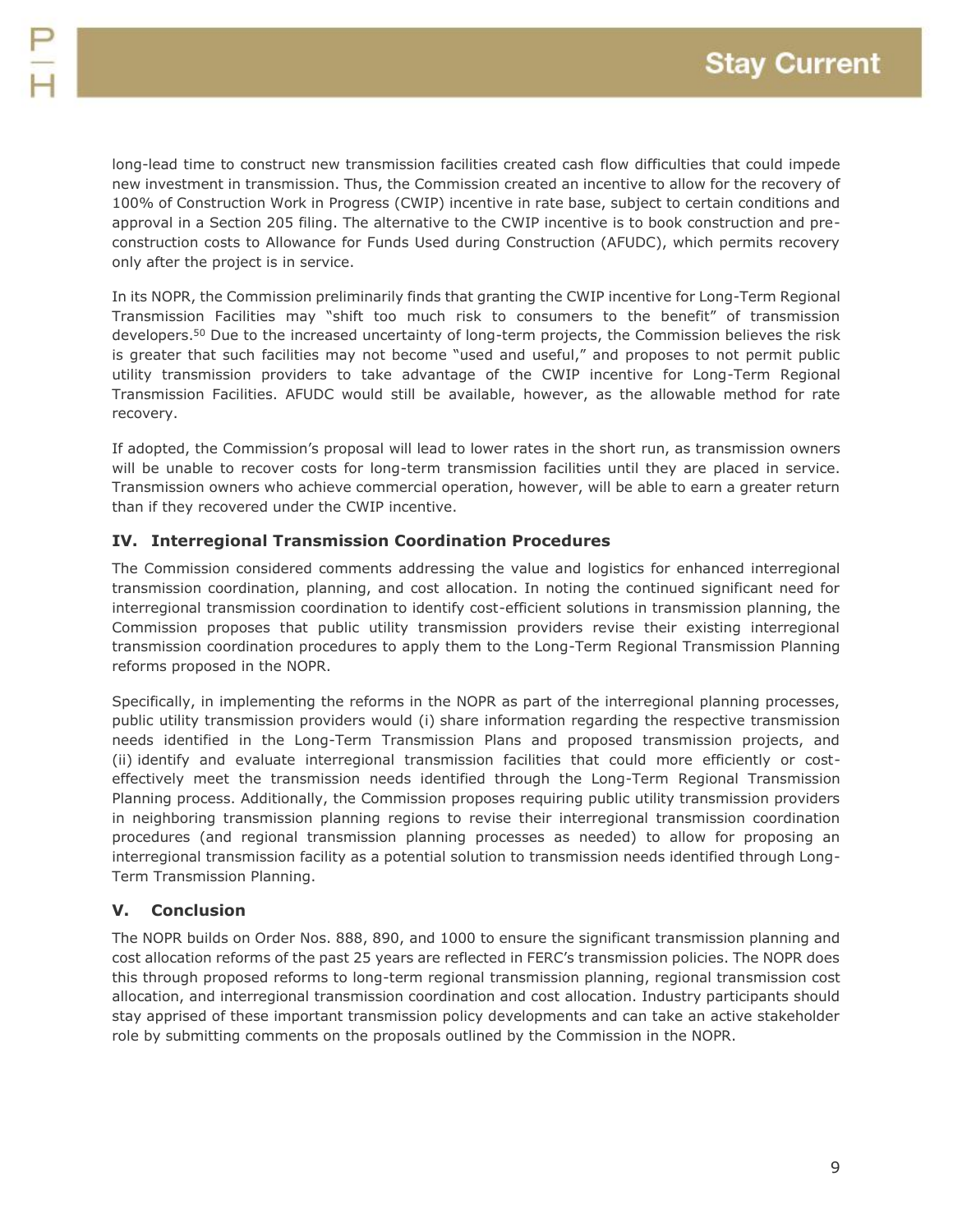We continue to monitor opportunities to engage with the Commission on matters affecting clients' interests and are actively following this proceeding and other areas within the Commission's jurisdiction that may be impacted by the NOPR.

 $\Leftrightarrow$   $\Leftrightarrow$   $\Leftrightarrow$ 

*If you have any questions concerning these developing issues, please do not hesitate to contact any of the following Paul Hastings Washington, D.C. lawyers:*

William D. DeGrandis 1.202.551.1720 [billdegrandis@paulhastings.com](mailto:billdegrandis@paulhastings.com)

Jenna McGrath 1.202.551.1918 [jennamcgrath@paulhastings.com](mailto:jennamcgrath@paulhastings.com)

Alexander S. Kaplen 1.202.551.1939 [alexanderkaplen@paulhastings.com](mailto:alexanderkaplen@paulhastings.com) Gregory D. Jones 1.202.551.1941 [gregoryjones@paulhastings.com](mailto:gregoryjones@paulhastings.com)

Jay Schuffenhauer 1.202.551.1873 [jayschuffenhauer@paulhastings.com](mailto:jayschuffenhauer@paulhastings.com)

3 *Id*. at P 42.

 $\overline{a}$ 

- 4 *Id.* at P 430.
- 5 *Id.* at P 432.
- 6 *Id*. at P 91.

- 9 *Id*. at PP 122-123.
- <sup>10</sup> *Id.* at P 123.
- <sup>11</sup> *Id*. at P 130.
- <sup>12</sup> *Id*. at P 145.
- <sup>13</sup> *Id*. at P 175.
- <sup>14</sup> *Id*. at P 183.
- <sup>15</sup> The proposed benefits are: (1) avoided or deferred reliability transmission projects and aging infrastructure replacement; (2) either reduced loss of load probability or reduced planning reserve margin; (3) production cost savings; (4) reduced transmission energy losses; (5) reduced congestion due to transmission outages; (6) mitigation of extreme events and system contingencies; (7) mitigation of weather and load uncertainty; (8) capacity cost benefits from reduced peak energy

<sup>1</sup> *Building for the Future through Electric Regional Transmission Planning and Cost Allocation and Generator Interconnection*, 179 FERC ¶ 61,028 at P 24 (2022) ("NOPR").

<sup>&</sup>lt;sup>2</sup> The NOPR makes clear that the term "public utility transmission provider" refers to transmission providers who own or operate facilities subject to the Commission's jurisdiction. *Id.* at P 3, n. 5 (citing 16 U.S.C. § 824(e)).

<sup>7</sup> *Id.* at P 85.

<sup>&</sup>lt;sup>8</sup> The categories of factors are: (1) federal, state, and local laws and regulations that affect future resource mix and demand; (2) federal, state, and local laws and regulations on decarbonization and electrification; (3) state-approved utility integrated resource plans and expected supply obligations for load serving entities; (4) trends in technology and fuel costs within and outside of the electric supply industry, including shifts toward electrification of buildings and transportation; (5) resource retirements; (6) generator interconnection requests and withdrawals; and (7) utility and corporate commitments and federal, state, and local goals that affect the future resource mix and demand. *Id*. at P 104.